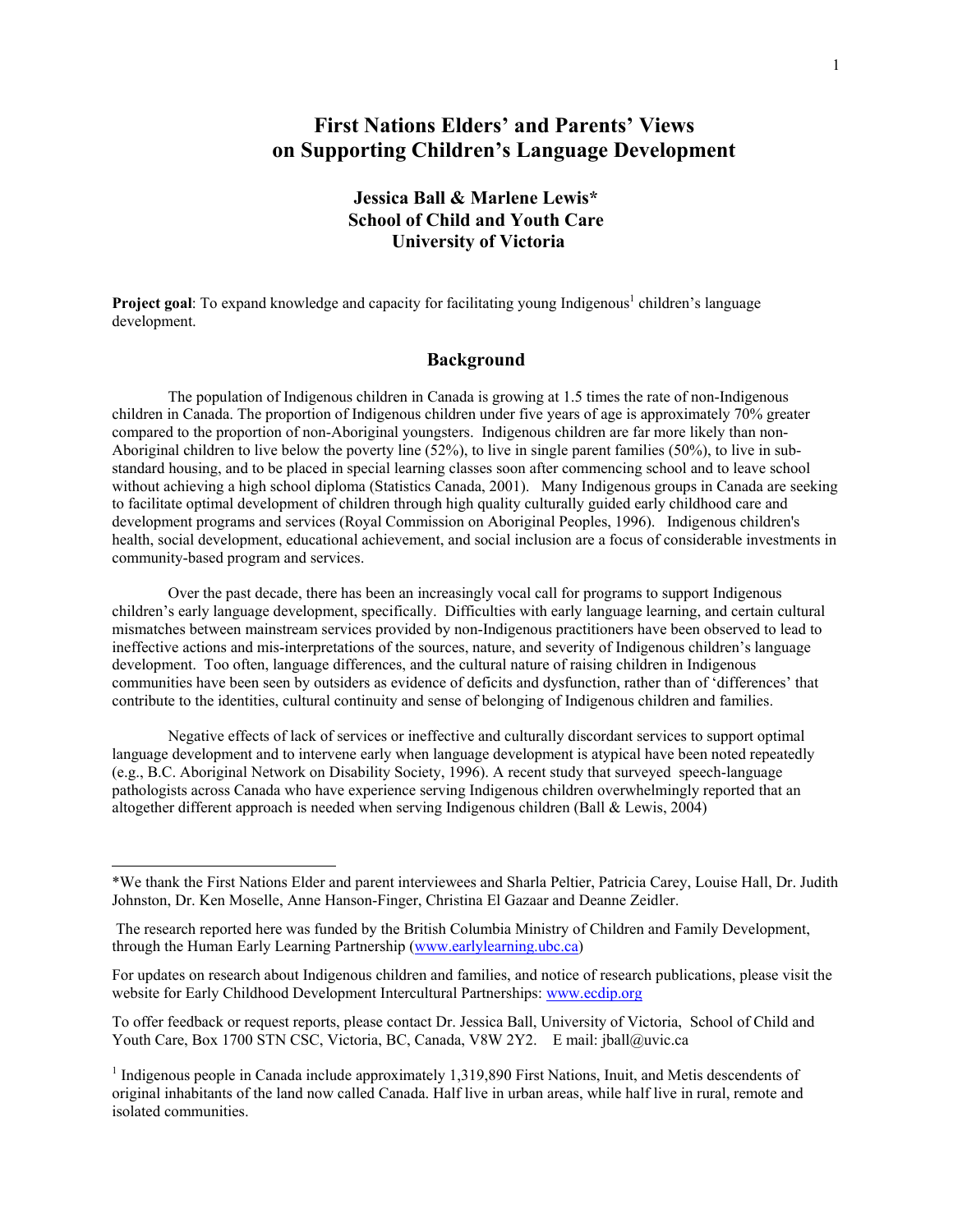The study reported here set out to contribute knowledge about how to support early language development of young First Nations children in ways that are congruent with First Nations Elders and parents views and goals for their children's early language learning. The study yielded insights about how some First Nation's Elders and parents think about:

- how children learn language
- how to support children's learning of language
- the roles of Indigenous language and English in their children's learning

The study also identified what First Nations Elders and parents think are challenges to their children's language learning.

## **Method**

First Nations Elders and parents in four provinces in Canada were asked to participate in a one-hour individual conversational interview about:

- important learning during early childhood
- how children learn
- the relative importance of listening and talking
- parents' roles in helping their children learn
- children's learning in their Mother Tongue or English
- value and effectiveness of ECD and 'school readiness' programs
- non-Indigenous people working with their children
- helpful actions to support Indigenous people develop their own ways for supporting their children's learning

Interviewees were recruited using a convenience sampling, followed by a snowball sampling method through the interviewers who had long-standing and trusted relationships with First Nations people in the communities where they conducted the interviews. Three of the four interviewers were First Nations people themselves. Two of the four were speech-language pathologists.

#### **Participants**

Sixty-six Elders and parents were interviewed in four Canadian provinces (see Figure 1).

- 15% of the interviewees were Elders
- 20% were grandparents
- $\bullet$  65% were parents
- 67% lived in rural communities
- 33% lived in urban communities

English was the predominant language used by 91% of the participants. .Ninety-seven per cent of the interviewees reported that their children spoke English most of the time. Among the participants, 17 different Indigenous languages were reported as part of their ancestry. Dakota, Cree and Ojibway were the most common Indigenous languages reported (27%, 24% and 18% of interviewees, respectively). Nine per cent of the participants reported using Cree (4.5%) and Ojibway (4.5%) as their predominant language. Twenty-seven per cent of participants said that their children spoke an ancestral language as a second language. Of this grouping, children's use of Cree was most prevalent (12% ) followed by Dakota (6%), Ojibway (4.5%) and Cowichan, Dene and Hul'Quiminum (4.5% in total).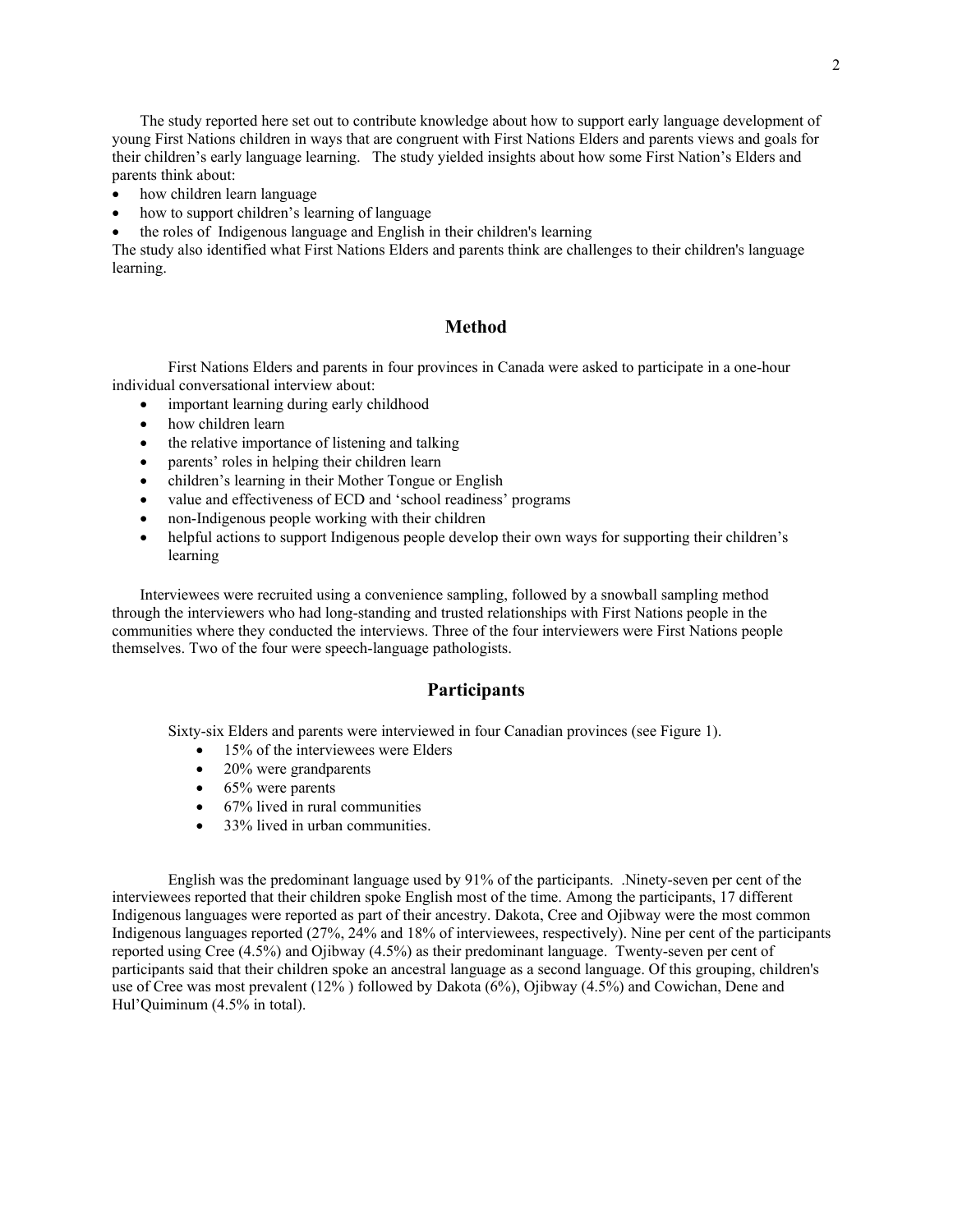**Figure 1 Geographic Distribution of Interviewees** 



## **Findings**

Prevalent views that First Nations Elders and parents shared in this study are summarized in the following points.

- 1. Love, caring and support from within a child's family and community have the greatest influence on children's early learning. The best ways to help children learn include spending time together with the children, telling them what they need to know, showing them, letting them try doing what is being taught and then watch to see what they learned.
- 2. Children's learning in the early years is very important, particularly becoming socially interactive and learning language.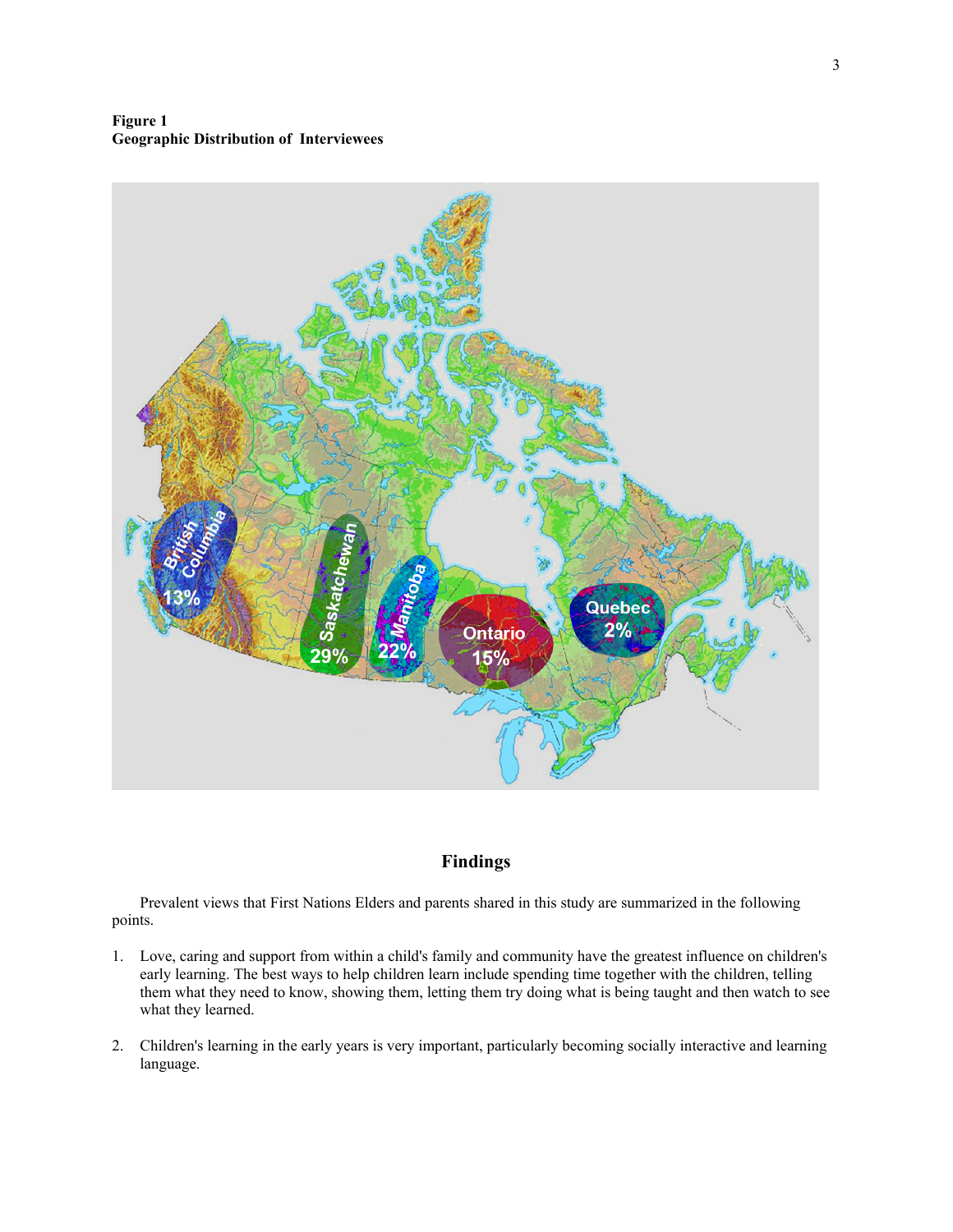3. Elders and parents want programs to support children's early learning and school readiness (Figure 2). Several participants talked about needing to prepare their children for the significant cultural change their children face when they enter school.



**Figure 2. Number of interviewees desiring early learning and school readiness programs** 

- 4. Existing programs in the community to support early child development need to be improved by having:
	- more trained, caring and committed teachers;
	- more community commitment:
	- better accessibility, availability and information on programs;
	- more focus on family learning and participation; and
	- more support for ancestral language and cultural learning.
- 5. Children need help learning to understand words and learning to talk. Most Elders and parents would become concerned if a child was not talking in by four years of age (see Figures 3, 4  $\&$  5).
- 6. Children learn to understand words and learn to talk through listening to parents, families, Elders, teachers and other children talking with them and with others and through families using various deliberate teaching methods.
- 7. Parents utilize various teaching methods to encourage children's learning of language. They said that children learn language from their parents, families, Elders, teachers and other children through listening, observing, talking and imitating and through the use of various teaching methods while talking with kids. Participants spoke of the importance of children learning to listen and observe, participating and being given opportunities to talk as well as encouraging their talking through one's response to them. They spoke of using many and varied teaching methods to help support children's language learning such as sharing stories and songs, drumming, clapping, playing games and using movement. They also spoke of the importance of talking with their kids, encouraging them to ask questions, explaining what something is and how to use it. Other methods used included teaching through a sequence of telling them/showing them/ helping them, combining activity with words, using all the senses (how things look, feel and sound), demonstrating, pointing to things they are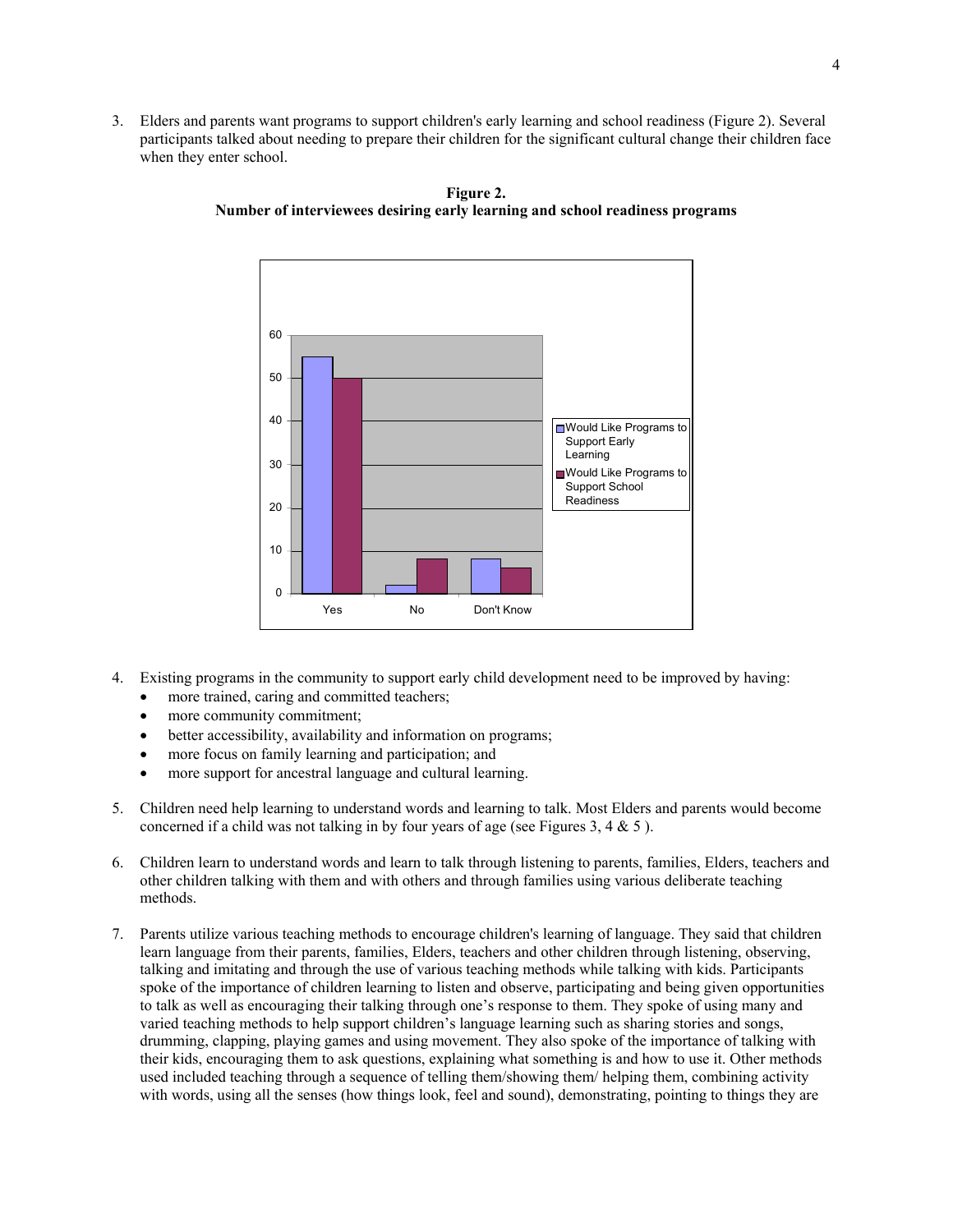talking about, using facial expressions, body language, tone of voice and actions, being consistent, pausing and waiting for the child to speak, emphasizing certain sounds, using repetition to teach words and concepts and building word groupings gradually.



**Figure 3 Interviewees' Understanding of Children's Need for Assistance with Language Learning** 

**Figure 4 Interviewees' Understanding of When Children "Begin to Talk"** 

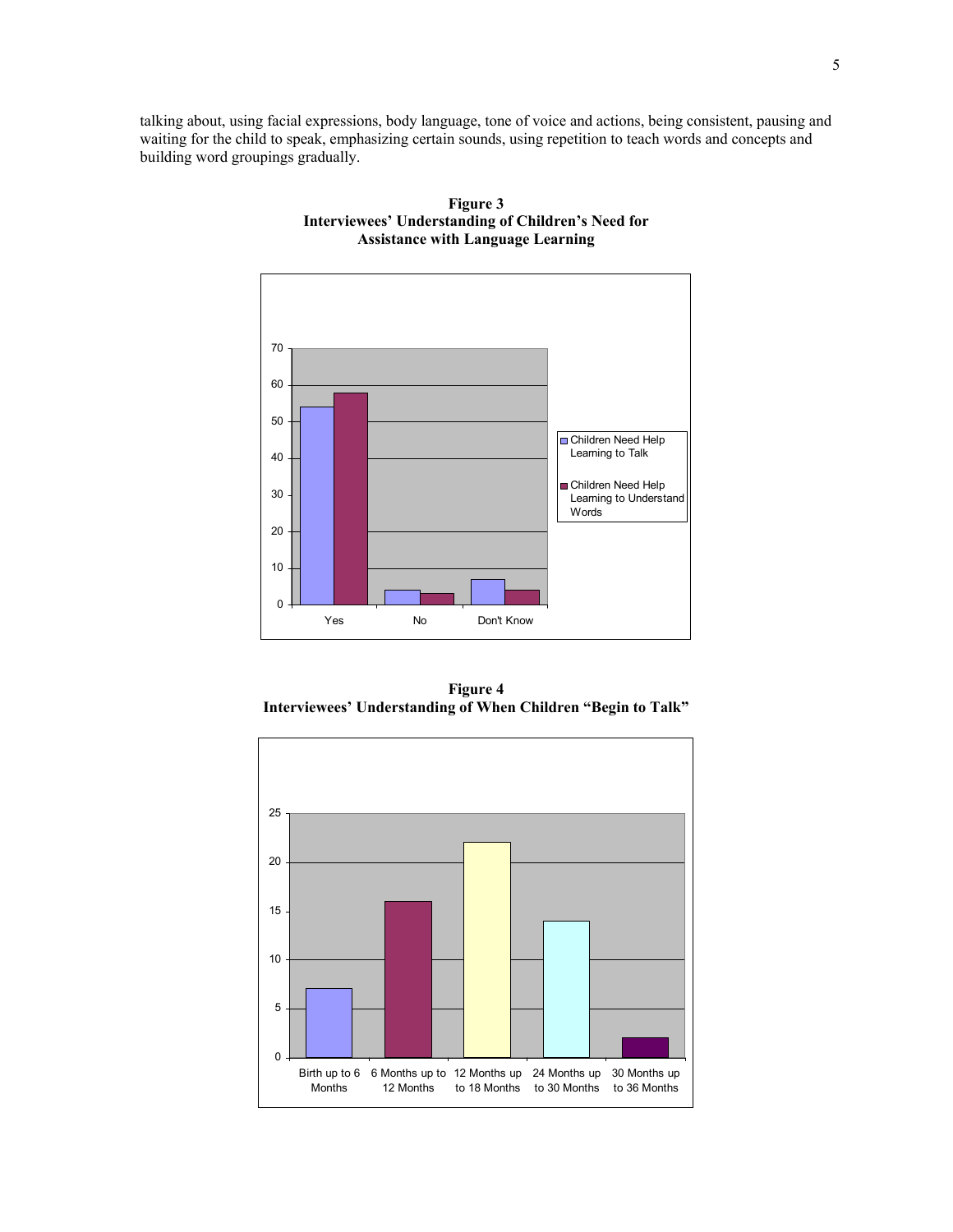**Figure 5 Age When Interviewees Become Concerned if Child Not Talking** 



- 8. Most (77%) Elders and parents think it is important that parents are talkative with their children to support children's language learning. However it was noted that, traditionally, parents demonstrated. Participants also noted that it is important and traditional to be quiet at certain times, such as when Elders, adults, teachers or visitors are talking or at certain events such as ceremonies, prayers and feasts as it is important to observe, learn and show respect in those situations. Talking to children in ways that are meaningful to children, giving children time to talk as well as asking children questions and encouraging them to ask questions was considered useful. Teaching children when to talk and when to listen to the ideas, opinions and answers of others and to be observant was viewed as important.
- 9. It is important that children are able and willing to express their ideas, thoughts and questions verbally for their learning and self-esteem and for doing well in school and in life (see Figure 6).
- 10. It is very important that FN children are supported in learning their ancestral language and they need more opportunities for doing so in their early years, in ECD support programs and in early elementary school (see Figure 7).
- 11. Early learning experiences, including, instruction within early learning and elementary school programs should be conducted in the children's Indigenous language and in English. The predominant reasons given for this were that the children have to live and survive in a bi-lingual and non-traditional environment, especially school, but they need to know their heritage language to understand their identity and culture more deeply and for positive self-esteem. The early years were viewed as the most important and easiest time for children to learn multiple languages. Some participants thought it was important that their children's early occur only in their ancestral language to maintain their culture and identity as the true meanings cannot be translated into another language. Very few participants thought early learning should occur only in English.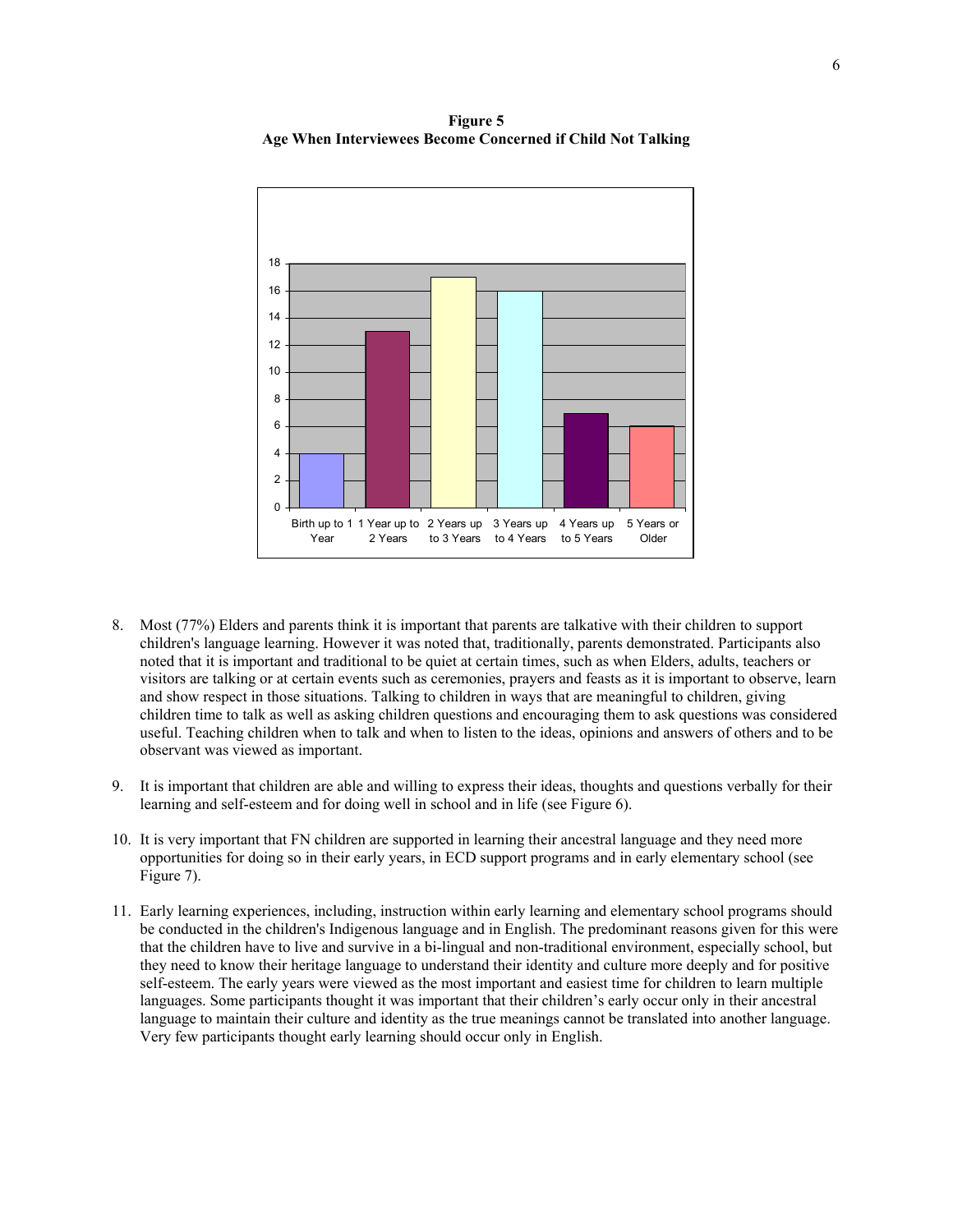0 5 10 15 20 25 30 35 40 Talkative **Cuiet** Quiet **No preference or it** depends

**Figure 6 Interviewees' Preference for "Talkative" or "Quiet" Child** 

**Figure 7 Language Preferences for Early Childhood Learning/Support** 

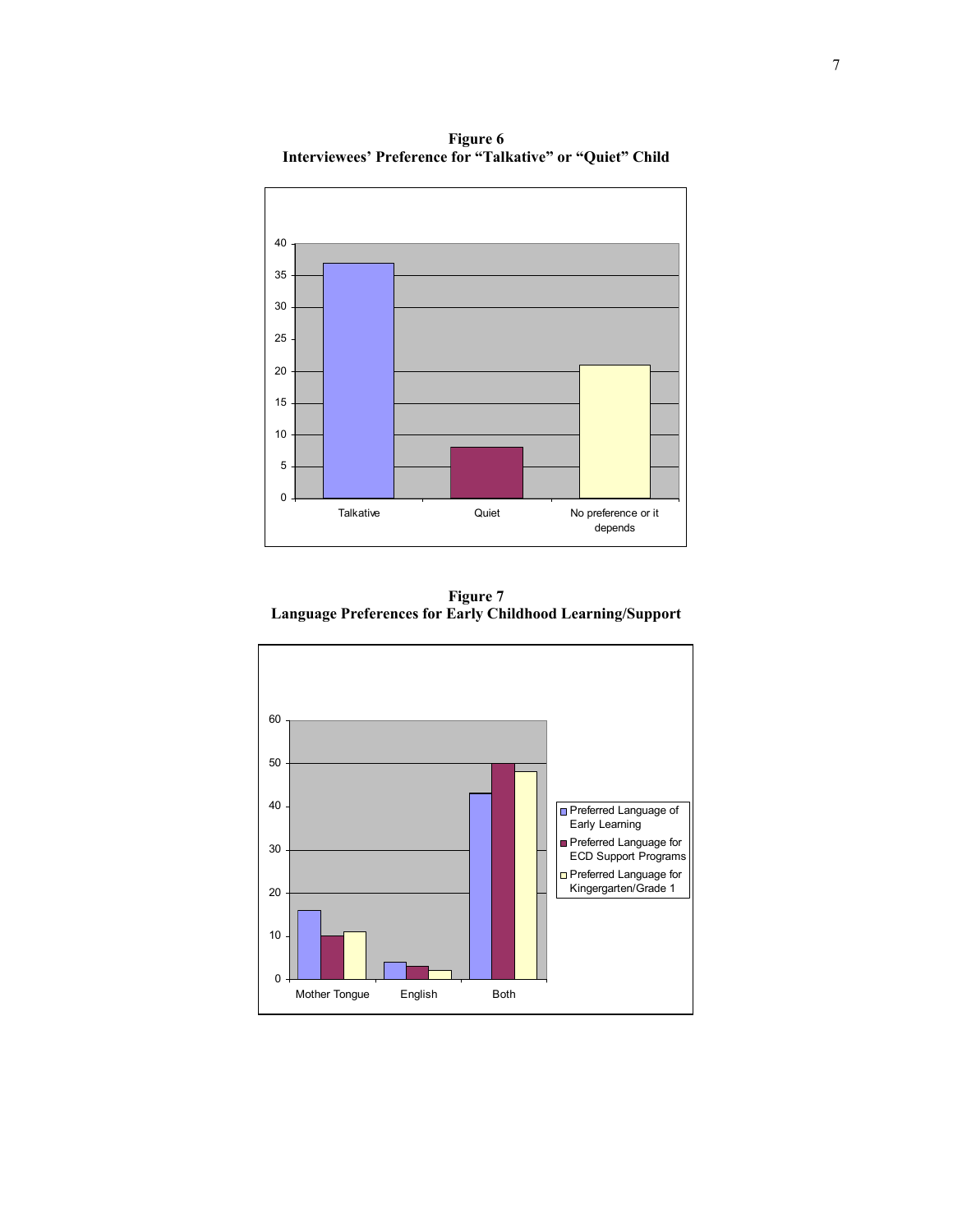- 12. A non-Indigenous person could support the language development of young First Nations (FN) children IF they were open-minded and willing to first learn and become knowledgeable about FN family systems, traditions, values, history and current issues. They would need to work together with a First Nations person and be very positive, respectful and encouraging toward the children. They would also need to support children's learning of their ancestral language but not try and teach the ancestral language. The non-Indigenous person would need to understand that First Nations culture is passed on through their language and that First Nations people view language as the basis of their identity and existence. However a number of participants (19%) stated that a non-Indigenous person couldn't support language development in children, as they don't know the values and beliefs that form the basis of language for First Nations people.
- 13. Elders and parents who recalled having had a non-Indigenous teacher who made a positive contribution in their life described what they valued and respected about that person using words such as patient, kind, caring, supportive of the student's interests, respectful, having a positive outlook, taking time to listen, being goodnatured to all students, wanting to see the children succeed. Also many Elders and parents said that the teacher showed respect for the student's ancestral language and supported their learning of it.
- 14. Educating and training more First Nations workers and parents to help young children's learning, to teach their ancestral languages and to work together in a community in support of children's learning are viewed as useful strategies for helping First Nations people develop their own ways for supporting young children's learning.

#### **Conclusion**

Based on the level of participation, the questions asked and methods used to gather the information seemed to allow Elders and parents to have sufficient trust in the project and the interviewers to share their views about how to support young children's language development in ways that they think are best.

The Elders and parents in this study expressed views that resemble in many ways those of non-First Nations parents, emphasizing the importance of early language learning, the need for adults to actively engage children in dialogue, promote talkativeness, and provide specific language stimulation and feedback. First Nations parents, like many cultural groups, stressed the equal importance of children learning their Indigenous mother tongue, concurrent with learning English. Elders and parents saw value in early childhood programs and in speech-language services, while emphasizing the primary roles of parents and other primary caregivers in home and community settings in facilitating early language development. Initiatives aimed at supporting First Nations children's early language development need to be developed in accordance with individual parental views with regards to language mediated interactions of infants and children as parents have differing views on the value and role of talk.

Indigenous language learning is a priority for First Nations Elders and parents, and should be supported through programs of support for bilingual language learning. Language is central to how children gain access to cultural knowledge and learn to participate and grow within their cultures. As the Royal Commission on Aboriginal Peoples (1996) explained, fluent speakers of Indigenous languages believe that without their languages, their cultures will be lost, because it is impossible to translate the deeper meanings of words and concepts into the languages of other cultures. This concern was expressed by First Nations Elders in this study, who observed that younger generations know little of their heritage language, other than perhaps a few ceremonial prayers and songs. Promoting Aboriginal children's language development is one powerful way to engender their cultural identity, cultural knowledge, and connectedness with their cultural community.

The views expressed by Elders and parents can be used as a point of reference when developing activities to support early language development of First Nations young children. However there is much diversity across and within cultures, communities and families and assumptions cannot be made across or within each (Crago, 1992; Scieffelin & Ochs, 1986; Van Kleek, 1994). Those working with children to support their language development must have the means to learn about each family's values, beliefs and priorities with regards to the language and communication development of their children. Questions such as the ones asked in the interviews for the current study can be used by those involved in supporting children's early language development to learn about the views of the particular families they are working with to help shape the services they provide. Two of the interviewers in this study were speech-language pathologists who had worked in the communities where they conducted interviews. Both of them stated that they were surprised by how much more they learned about the families that they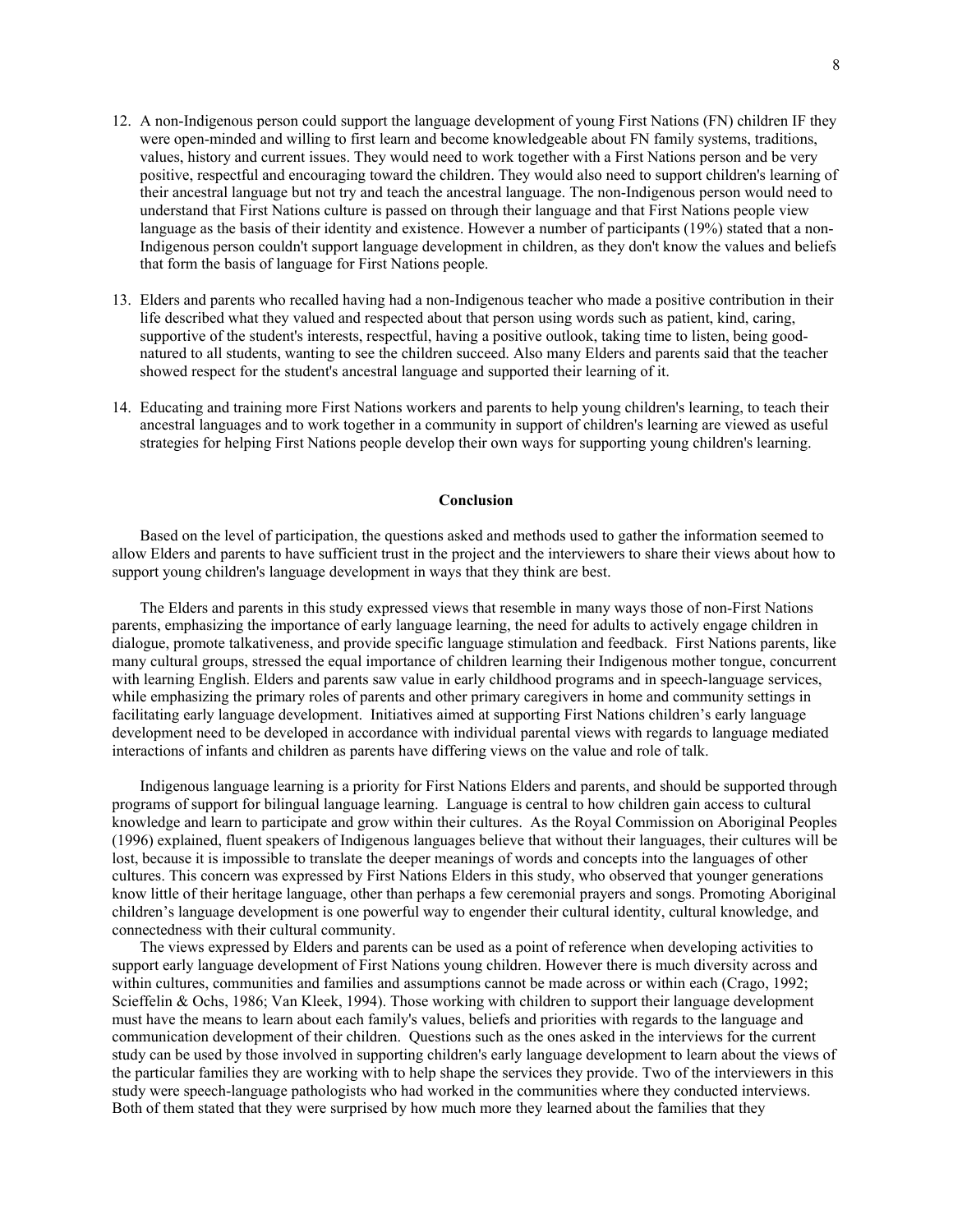interviewed that would be useful to them in delivering better services. One of these two interviewers was herself a First Nations person and lived in the area where she conducted interviews. Notwithstanding this apparent familiarity, she found that a focused conversation about primary caregiver's beliefs, values and concerns about their children's language learning yielded new information and insights useful to guide her practice.

The findings of this study and the questions that were developed can inform work with First Nations families and communities to develop programs and services for supporting children's language development that fit individual needs and priorities.

### **Concurrent Early Childhood Development Inter-cultural Partnerships research**

- 1. A survey of speech-language pathologists across Canada, with experience serving Indigenous children, was conducted to learn from their reflections on helpful practice (Ball & Lewis, see www.ecdip.org).
- 2. An exploratory project is examining the nature and prevalence of First Nations English Dialects and implications for supporting young children's early language development (Ball & Bernhardt, see www.ecdip.org).

## **Selected References**

Andrews, J. & Andrews. M. (1990). *Family based treatment in communicative disorders*. Sandwich, IL: Janelle Publications.

Ball, J. (2002). The challenge of creating an optimal learning environment in child care: Cross-cultural perspectives. In L. Girolometto & E. Weitzman (Eds.), *Enhancing caregiver language facilitation in child care settings* (pp. 1- 12). Proceedings from a Symposium of the Canadian Language and Literacy Research Network, Toronto, October 18, 2002.

Ball, J., & Lewis, M. (2004). Culturally appropriate practices for facilitating early language development of Indigenous children. Paper presented at the Canadian Association of Speech-Language Pathologists annual conference, Ottawa, Ontario.

Ball, J., & Pence, A. (1999). Beyond developmentally appropriate practice: Developing community and culturally appropriate practice. *Young Children*, March, 46-50.

Ball, J., & Pence, A. (2001). A 'Generative Curriculum Model' for Supporting Child Care and Development Programs in First Nations Communities. *Journal of Speech-Language Pathology and Audiology, 25* (2) 114-123.

British Columbia Aboriginal Network on Disability Society (BCANDS) (1996). Identification of barriers to postsecondary training and employment. Vancouver, BC.

Canadian Centre for Justice (2001). *Aboriginal peoples in Canada*. Statistics Profile Series. Ottawa: Minister of Industry.

Chao, R. (1996). Chinese and European American mothers' beliefs about the role of parenting in children's school success. *Journal of Cross-Cultural Psychology*, *27*, 403-423.

Colorado & Collins (1987). Western Scientific Colonialism and The Re-emergence of Native Science. Human and Social Development course pack material, University of Victoria.

Crago, M. (1990). Development of communicative competence in Inuit children: Implications for speech-language pathology. *Journal of Childhood Communication Disorders. 13*, 73-83.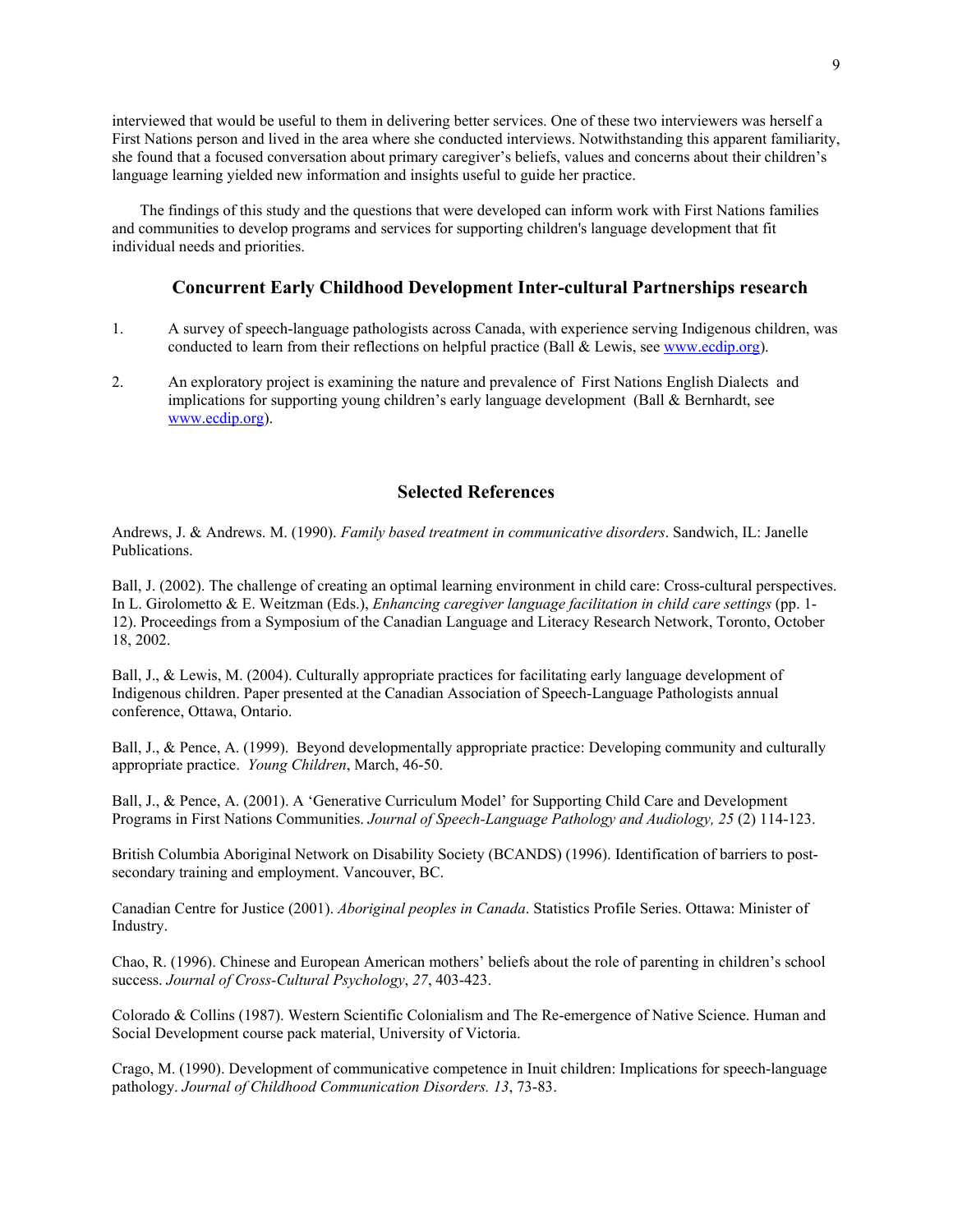Crago, M. (1992). Ethnography and language socialization: A cross-cultural perspective. *Topics in Language Disorders*, *12* (3), 28-39.

Girolametto, L., Weitzman, E., Wiigs, M. & Steig Pearce, P. (1999). The Relationship Between Maternal Language Measures and Language Development in Toddlers with Expressive Vocabulary Delays. *American Journal of Speech-Language Pathology*, *8,* 364-374.

Guralnick, M. (2001). A Developmental Systems Model for Early Intervention. *Infants and Young Children*, *14* (2), 1-18.

Johnston, J., & Wong, M.-Y. A. (2002). Cultural Differences in Beliefs and Practices Concerning Talk to Children. *Journal of Speech, Language, and Hearing Research, 45,* 916-926*.*

Ochs & Schieffelin (1984). Language acquisition and socialization: Three developmental stories and their implications. In R. Shweder & R. LeVine (Eds*.). Culture theory: Essays on mind, self and emotion*. Cambridge: Cambridge University Press.

Royal Commission on Aboriginal Peoples (1996). Gathering strength: Report on the Royal Commission on Aboriginal Peoples, *13*. Ottawa: Canada Communication Group Publishing.

Schieffelin, B. (1990). *The give and take of everyday life*. New York: Cambridge University Press.

Schieffelin, B. & Eisenberg, A. (1984). Cultural variation in children's conversations. In R. Schiefelbush & J. Pickar (Eds.). *The acquisition of communicative competence.* Baltimore: University Park Press.

Schieffelin, B. & Ochs, E. (1986). Language Socialization. *Annual Review of Anthropology*, *15*, 163-246.

Scollon, R, & Scollon, S. (1981*) Narrative, literacy and face in interethnic communication*. Norwood. NJ: ABLEX.

Statistics Canada (2001). Census of the population. Ottawa: Author.

Van Kleek, A,. (1994). Potential cultural bias in training parents as conversational partners with their children who have delays in language development. *American Journal of Speech-Language Pathology*, *3* (1), 67-78.

Westby, C. (1990). Ethnographic interviewing: Asking the right questions to the right people in the right ways. *Journal of Childhood communicative Disorders, Vol. 13 (1),* 101-111.

Chen, Yu-Jun & McCollum, J (2001). Taiwanese mothers' perceptions of parent-infant interaction with children with Down Syndrome. *Journal of Early Intervention, Vol 24 (4),* 252-265.

.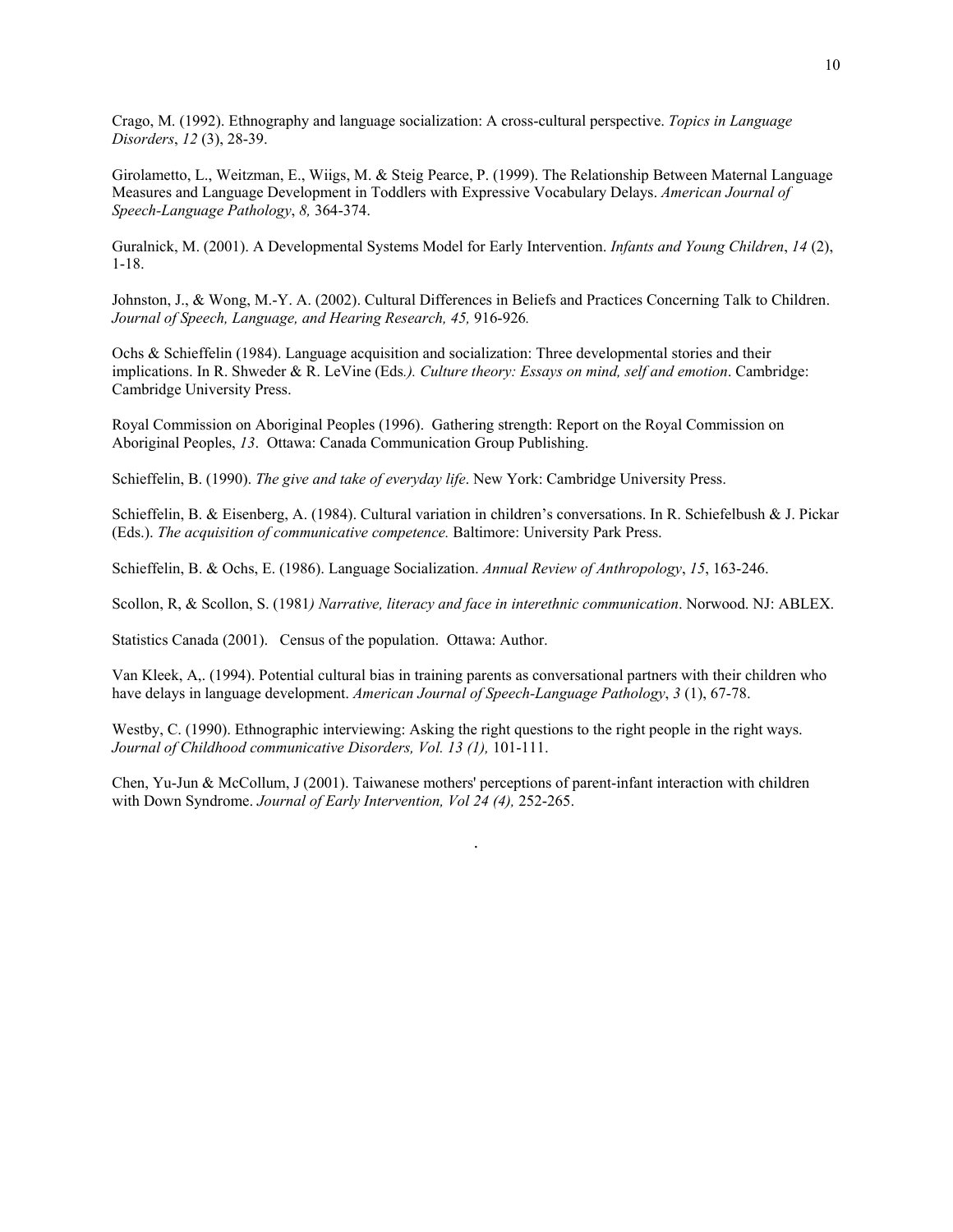## **APPENDIX 1**

### **Elder and Parent Views on Language Development of Young Children**

#### *Note: The purpose of this study is to learn about how to support language development of Indigenous preschool children in ways that Indigenous Peoples think is best. To do this we are seeking the views of Indigenous Elders and parents.*

*This type of study is important because it will provide a resource for use by Indigenous communities and others to know more about how Indigenous Elders and parents view their children's language development. It will lead to more understanding about how Indigenous Elders and parents think about:* 

- *how children learn language*
- *how to support children's learning of language*
- *the role of the Mother Tongue and English in their children's learning.*
- *what Indigenous Elders and parents think are strengths and challenges to their children's language learning.*

*Overall, it will lead to greater understanding of what Indigenous Elders and parents think their children need to lay the groundwork for their later learning.* 

#### **Demographic information**

- 1. How old are your children?
- 2. How old are your grandchildren?
- 3. What community do you live in?
- 4. Do you describe the community you live in as urban or rural?
- 5. Do you live more of your time on or off a reserve?
- 6. What is your Mother Tongue that is the language of your ancestors?
- 7. What language(s) do you use most of the time?
- 8. What language(s) do your children use most of the time?

#### **Views Regarding Language Development of Young Children**

#### *Note:*

- *The term 'young' refers to babies and children from birth to 5 years old*
- *First language learning follows a developmental progression. The next set of questions have been written to learn about how Indigenous Elders and parents believe young children learn and develop their first language.*
- *Please think about the language most frequently used by your child or the children you are thinking about when answering these questions.*
- 9. Thinking about childhood, do you think children learn more from birth until they go to school, or more after they start going to school or both equally?
- 10. What do you think are some of the most important kinds of learning that babies and young children do BEFORE they start going to school?
- 11. What do you think are the most important things that influence whether babies and young children learn all they can before going to school?
- 12. What do you think are the best ways to help young children to learn?

#### *Learning to communicate with words is part of what babies and young children learn in their early years*

- 13. At what age do you think a child begins to talk?
- 14. Do you think that children need help learning to talk?
- 15. How do you think babies and young children learn to talk?
- 16. Is there any age when you would become concerned that a child is not talking at all?
- 17. If so, at what age?
- 18. How do you think babies and young children learn to understand words?
- 19. Do you think that young children need help learning to understand words?